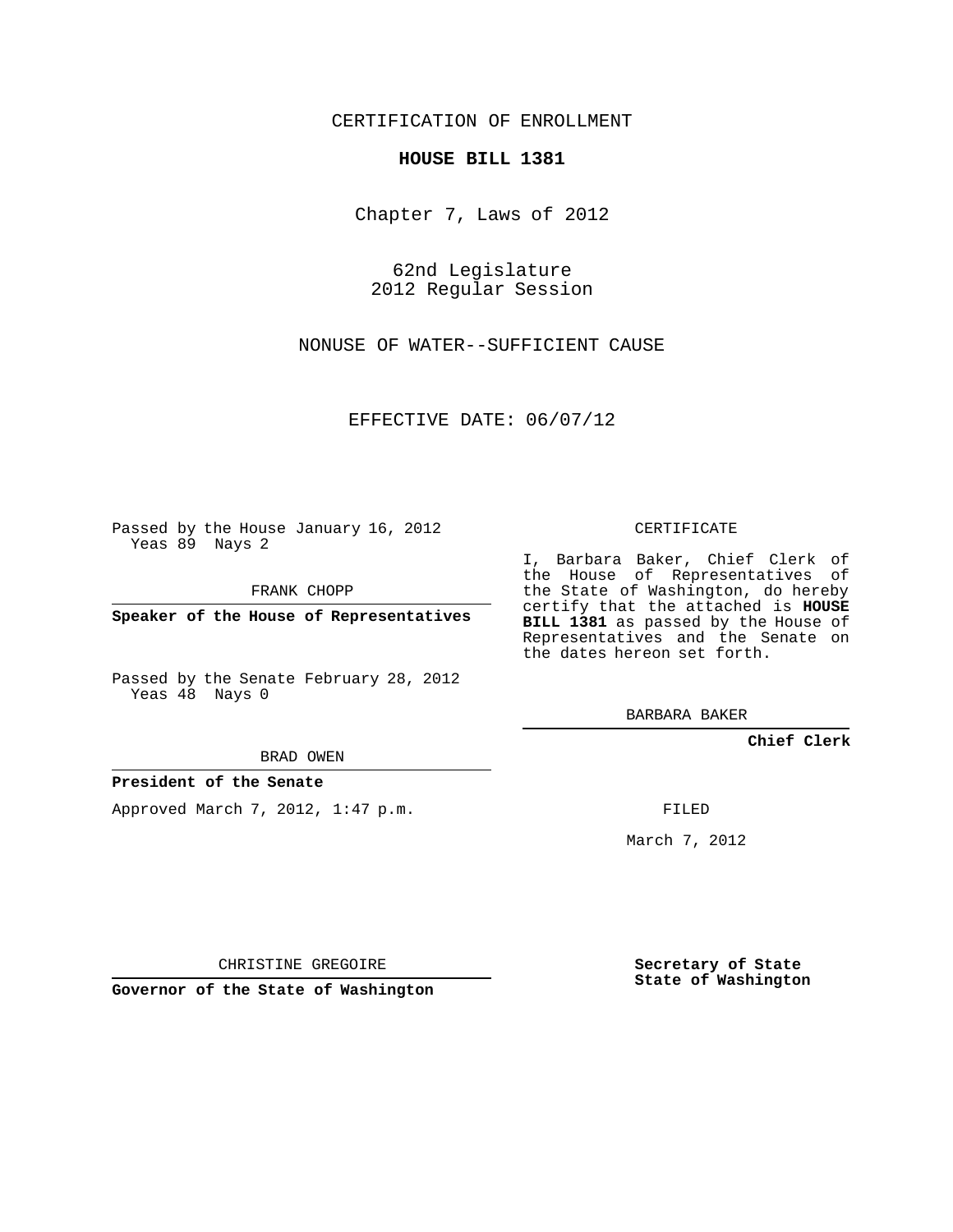# **HOUSE BILL 1381** \_\_\_\_\_\_\_\_\_\_\_\_\_\_\_\_\_\_\_\_\_\_\_\_\_\_\_\_\_\_\_\_\_\_\_\_\_\_\_\_\_\_\_\_\_

\_\_\_\_\_\_\_\_\_\_\_\_\_\_\_\_\_\_\_\_\_\_\_\_\_\_\_\_\_\_\_\_\_\_\_\_\_\_\_\_\_\_\_\_\_

Passed Legislature - 2012 Regular Session

## **State of Washington 62nd Legislature 2011 Regular Session**

**By** Representatives Warnick, Blake, Hinkle, Taylor, Haler, McCune, Armstrong, Condotta, Johnson, Parker, and Shea

Read first time 01/20/11. Referred to Committee on Agriculture & Natural Resources.

1 AN ACT Relating to sufficient cause for the nonuse of water; 2 amending RCW 90.14.140; reenacting and amending RCW 90.14.140; 3 providing an effective date; and providing an expiration date.

4 BE IT ENACTED BY THE LEGISLATURE OF THE STATE OF WASHINGTON:

 5 **Sec. 1.** RCW 90.14.140 and 2009 c 183 s 14 are each amended to read 6 as follows:

 (1) For the purposes of RCW 90.14.130 through 90.14.180, "sufficient cause" shall be defined as the nonuse of all or a portion of the water by the owner of a water right for a period of five or more consecutive years where such nonuse occurs as a result of:

11 (a) Drought, or other unavailability of water;

12 (b) Active service in the armed forces of the United States during 13 military crisis;

14 (c) Nonvoluntary service in the armed forces of the United States;

15 (d) The operation of legal proceedings;

16 (e) Federal or state agency leases of or options to purchase lands 17 or water rights which preclude or reduce the use of the right by the 18 owner of the water right;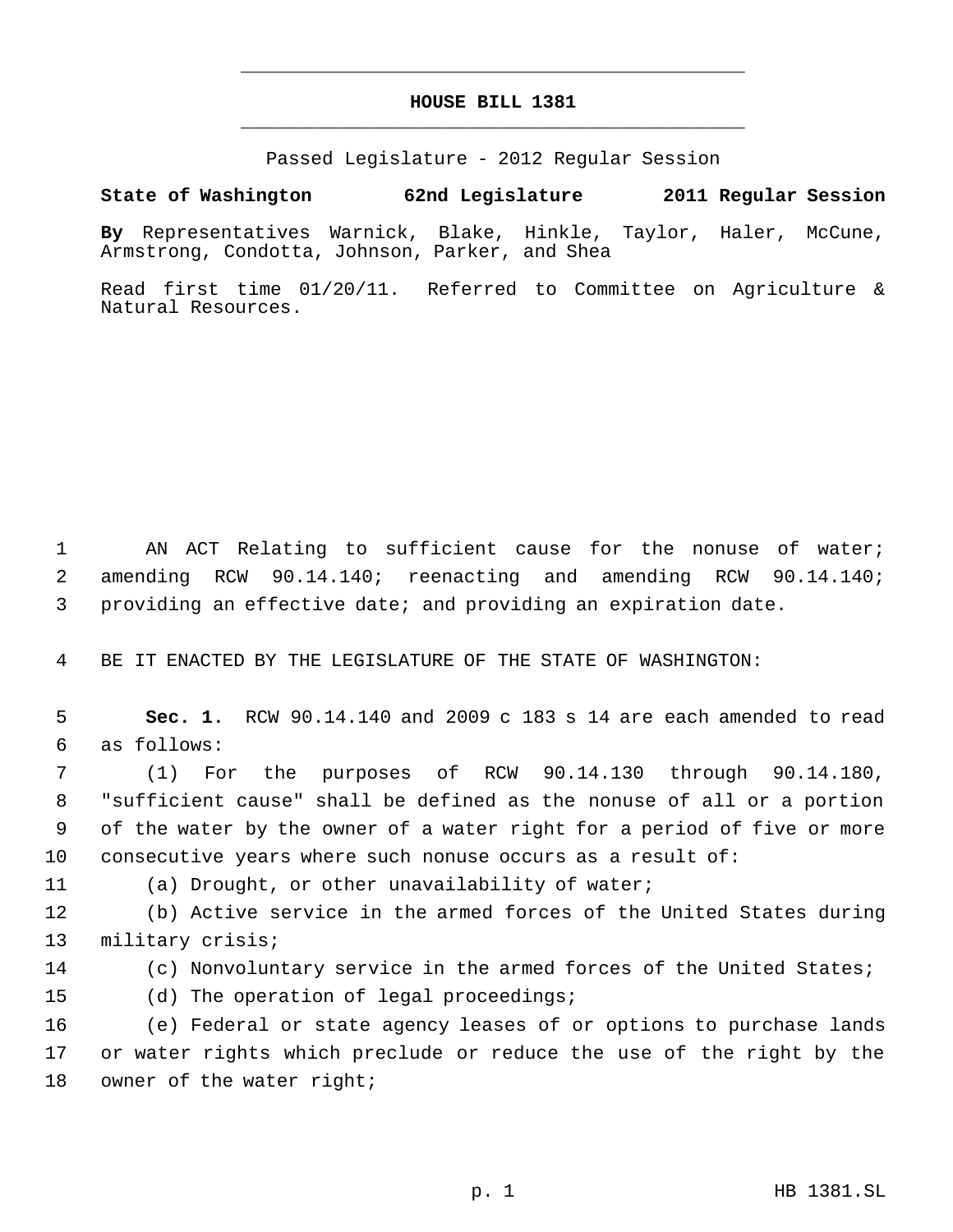(f) Federal laws imposing land or water use restrictions either directly or through the voluntary enrollment of a landowner in a federal program implementing those laws, or acreage limitations, or production quotas;

 (g) Temporarily reduced water need for irrigation use where such reduction is due to varying weather conditions, including but not limited to precipitation and temperature, that warranted the reduction in water use, so long as the water user's diversion and delivery facilities are maintained in good operating condition consistent with beneficial use of the full amount of the water right;

 (h) Temporarily reduced diversions or withdrawals of irrigation water directly resulting from the provisions of a contract or similar agreement in which a supplier of electricity buys back electricity from the water right holder and the electricity is needed for the diversion or withdrawal or for the use of the water diverted or withdrawn for irrigation purposes;

 (i) Water conservation measures implemented under the Yakima river basin water enhancement project, so long as the conserved water is reallocated in accordance with the provisions of P.L. 103-434;

 (j) Reliance by an irrigation water user on the transitory presence of return flows in lieu of diversion or withdrawal of water from the primary source of supply, if such return flows are measured or reliably estimated using a scientific methodology generally accepted as reliable 24 within the scientific community;  $((\theta \cdot \mathbf{r}))$ 

 (k) The reduced use of irrigation water resulting from crop rotation. For purposes of this subsection, crop rotation means the temporary change in the type of crops grown resulting from the exercise of generally recognized sound farming practices. Unused water resulting from crop rotation will not be relinquished if the remaining 30 portion of the water continues to be beneficially used; or

 (l) Waiting for a final determination from the department of ecology on a change application filed under RCW 90.03.250, 90.03.380, or 90.44.100.

 (2) Notwithstanding any other provisions of RCW 90.14.130 through 90.14.180, there shall be no relinquishment of any water right:

 (a) If such right is claimed for power development purposes under chapter 90.16 RCW and annual license fees are paid in accordance with chapter 90.16 RCW;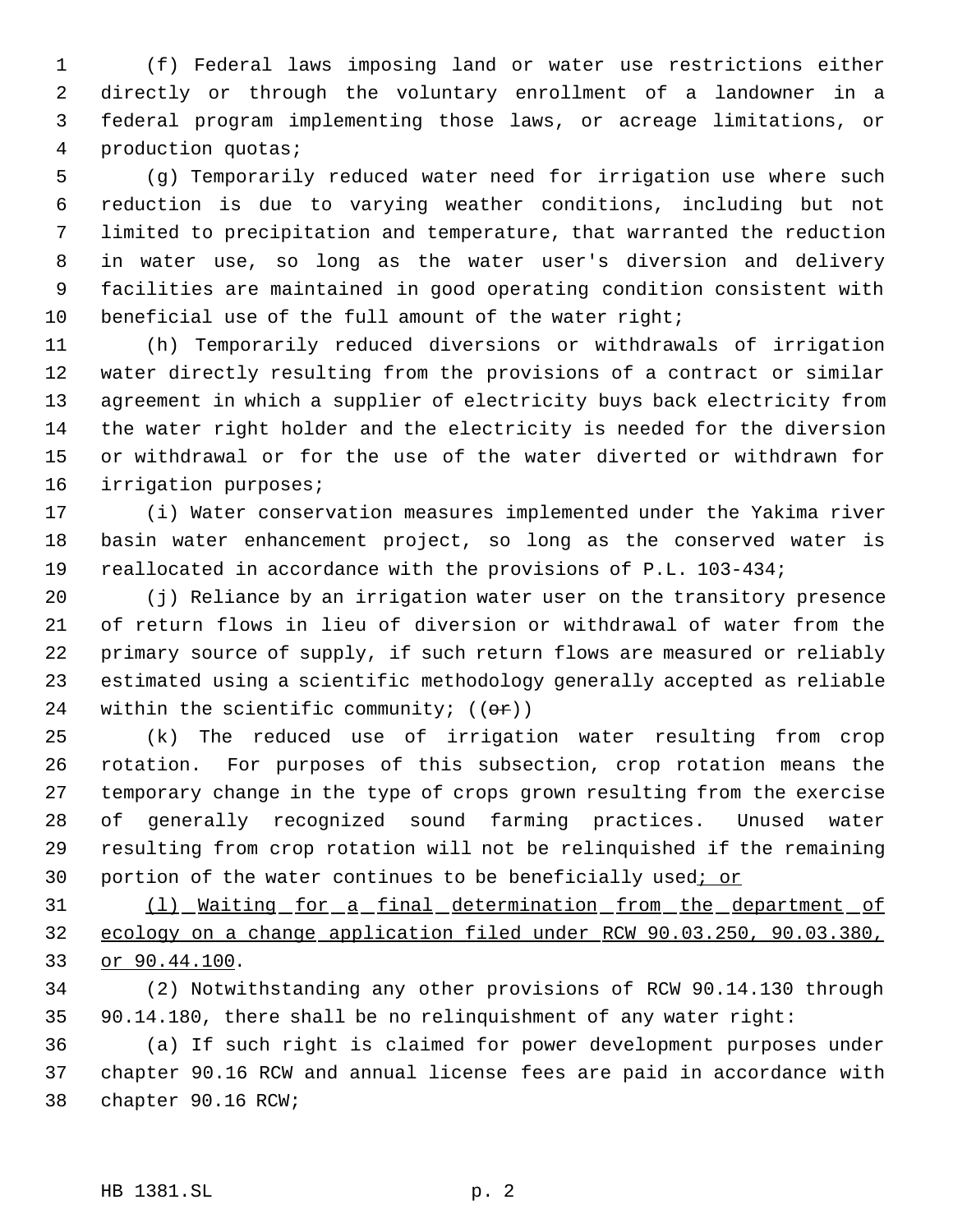(b) If such right is used for a standby or reserve water supply to be used in time of drought or other low flow period so long as withdrawal or diversion facilities are maintained in good operating condition for the use of such reserve or standby water supply;

 (c) If such right is claimed for a determined future development to take place either within fifteen years of July 1, 1967, or the most 7 recent beneficial use of the water right, whichever date is later;

 (d) If such right is claimed for municipal water supply purposes under chapter 90.03 RCW;

 (e) If such waters are not subject to appropriation under the applicable provisions of RCW 90.40.030;

 (f) If such right or portion of the right is leased to another person for use on land other than the land to which the right is appurtenant as long as the lessee makes beneficial use of the right in accordance with this chapter and a transfer or change of the right has been approved by the department in accordance with RCW 90.03.380, 90.03.383, 90.03.390, or 90.44.100;

 (g) If such a right or portion of the right is authorized for a purpose that is satisfied by the use of agricultural industrial process water as authorized under RCW 90.46.150;

 (h) If such right is a trust water right under chapter 90.38 or 90.42 RCW;

 (i) If such a right is involved in an approved local water plan created under RCW 90.92.090, provided the right is subject to an agreement not to divert under RCW 90.92.050, or provided the right is banked under RCW 90.92.070.

 (3) In adding provisions to this section by chapter 237, Laws of 2001, the legislature does not intend to imply legislative approval or disapproval of any existing administrative policy regarding, or any existing administrative or judicial interpretation of, the provisions of this section not expressly added or revised.

 **Sec. 2.** RCW 90.14.140 and 2001 c 240 s 1, 2001 c 237 s 27, and 2001 c 69 s 5 are each reenacted and amended to read as follows:

 (1) For the purposes of RCW 90.14.130 through 90.14.180, "sufficient cause" shall be defined as the nonuse of all or a portion of the water by the owner of a water right for a period of five or more consecutive years where such nonuse occurs as a result of: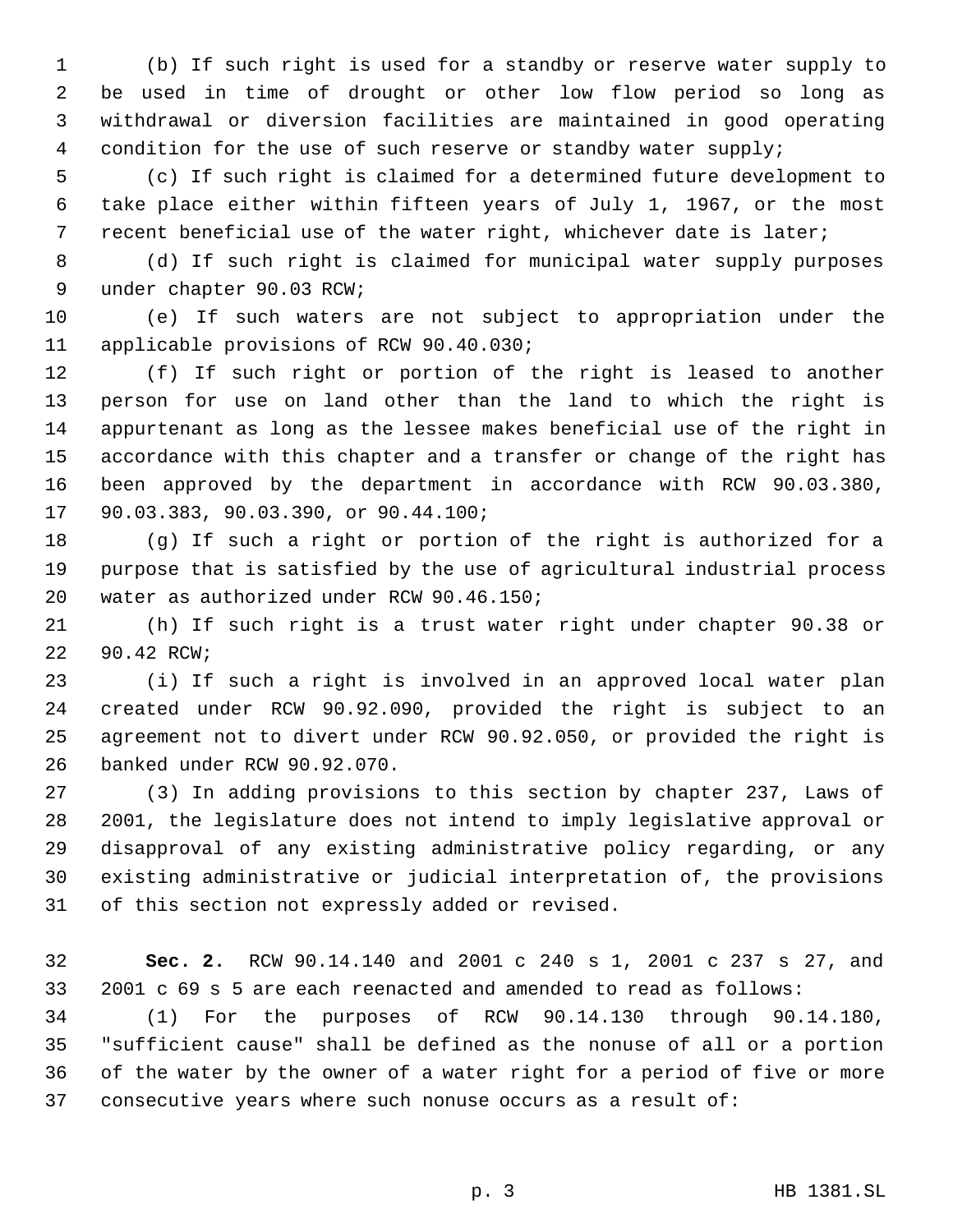- 
- (a) Drought, or other unavailability of water;

 (b) Active service in the armed forces of the United States during military crisis;

(c) Nonvoluntary service in the armed forces of the United States;

(d) The operation of legal proceedings;

 (e) Federal or state agency leases of or options to purchase lands or water rights which preclude or reduce the use of the right by the 8 owner of the water right;

 (f) Federal laws imposing land or water use restrictions either directly or through the voluntary enrollment of a landowner in a federal program implementing those laws, or acreage limitations, or production quotas;

 (g) Temporarily reduced water need for irrigation use where such reduction is due to varying weather conditions, including but not limited to precipitation and temperature, that warranted the reduction in water use, so long as the water user's diversion and delivery facilities are maintained in good operating condition consistent with beneficial use of the full amount of the water right;

 (h) Temporarily reduced diversions or withdrawals of irrigation water directly resulting from the provisions of a contract or similar agreement in which a supplier of electricity buys back electricity from the water right holder and the electricity is needed for the diversion or withdrawal or for the use of the water diverted or withdrawn for irrigation purposes;

 (i) Water conservation measures implemented under the Yakima river basin water enhancement project, so long as the conserved water is reallocated in accordance with the provisions of P.L. 103-434;

 (j) Reliance by an irrigation water user on the transitory presence of return flows in lieu of diversion or withdrawal of water from the primary source of supply, if such return flows are measured or reliably estimated using a scientific methodology generally accepted as reliable 32 within the scientific community;  $((\theta \cdot \hat{r}))$ 

 (k) The reduced use of irrigation water resulting from crop rotation. For purposes of this subsection, crop rotation means the temporary change in the type of crops grown resulting from the exercise of generally recognized sound farming practices. Unused water resulting from crop rotation will not be relinquished if the remaining 38 portion of the water continues to be beneficially used; or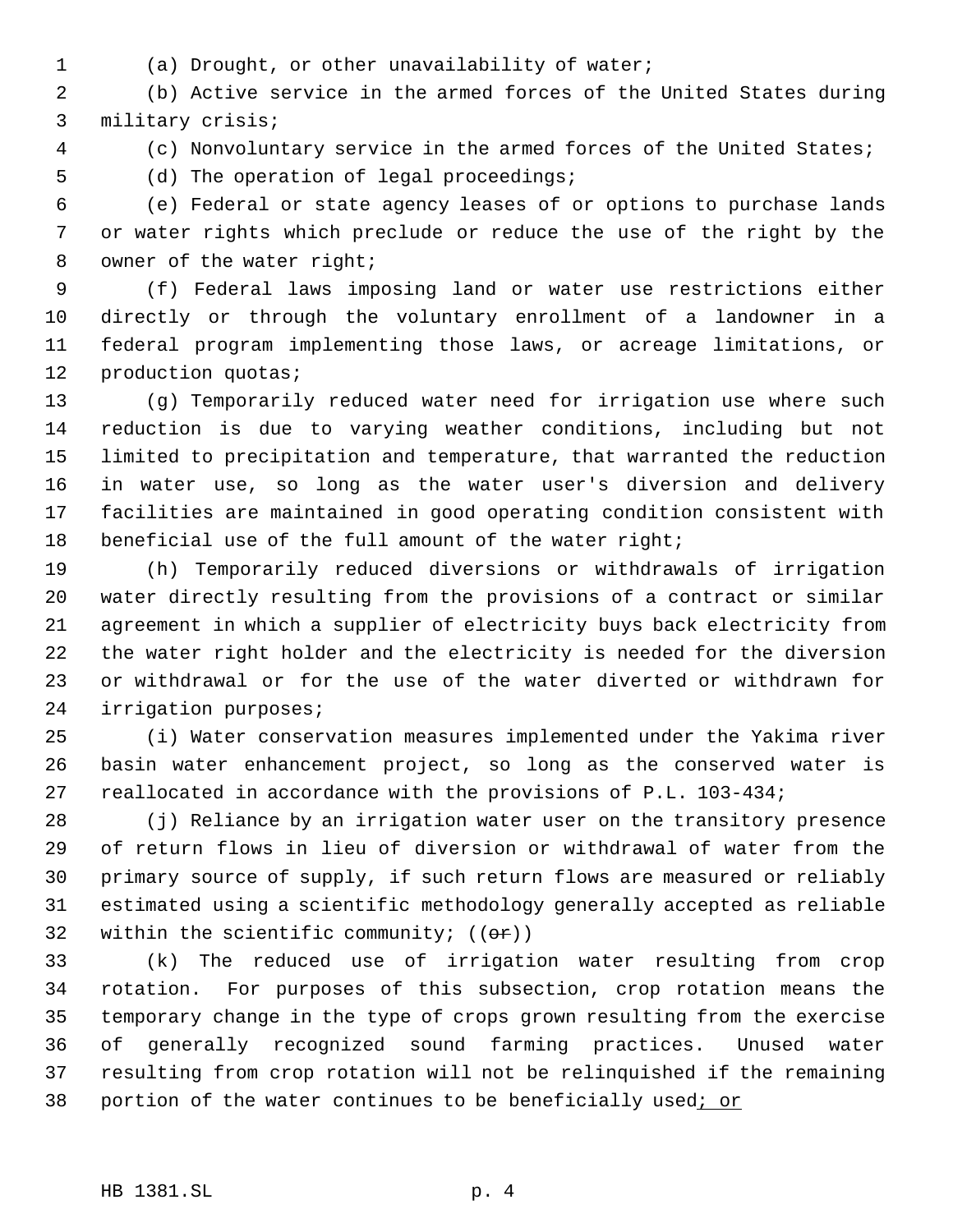1 (1) Waiting for a final determination from the department of ecology on a change application filed under RCW 90.03.250, 90.03.380, or 90.44.100.

 (2) Notwithstanding any other provisions of RCW 90.14.130 through 90.14.180, there shall be no relinquishment of any water right:

 (a) If such right is claimed for power development purposes under chapter 90.16 RCW and annual license fees are paid in accordance with chapter 90.16 RCW;

 (b) If such right is used for a standby or reserve water supply to be used in time of drought or other low flow period so long as withdrawal or diversion facilities are maintained in good operating 12 condition for the use of such reserve or standby water supply;

 (c) If such right is claimed for a determined future development to take place either within fifteen years of July 1, 1967, or the most 15 recent beneficial use of the water right, whichever date is later;

 (d) If such right is claimed for municipal water supply purposes under chapter 90.03 RCW;

 (e) If such waters are not subject to appropriation under the applicable provisions of RCW 90.40.030;

 (f) If such right or portion of the right is leased to another person for use on land other than the land to which the right is appurtenant as long as the lessee makes beneficial use of the right in accordance with this chapter and a transfer or change of the right has been approved by the department in accordance with RCW 90.03.380, 90.03.383, 90.03.390, or 90.44.100;

 (g) If such a right or portion of the right is authorized for a purpose that is satisfied by the use of agricultural industrial process water as authorized under RCW 90.46.150; or

 (h) If such right is a trust water right under chapter 90.38 or 90.42 RCW.

 (3) In adding provisions to this section by chapter 237, Laws of 2001, the legislature does not intend to imply legislative approval or disapproval of any existing administrative policy regarding, or any existing administrative or judicial interpretation of, the provisions of this section not expressly added or revised.

NEW SECTION. **Sec. 3.** Section 1 of this act expires June 30, 2019.